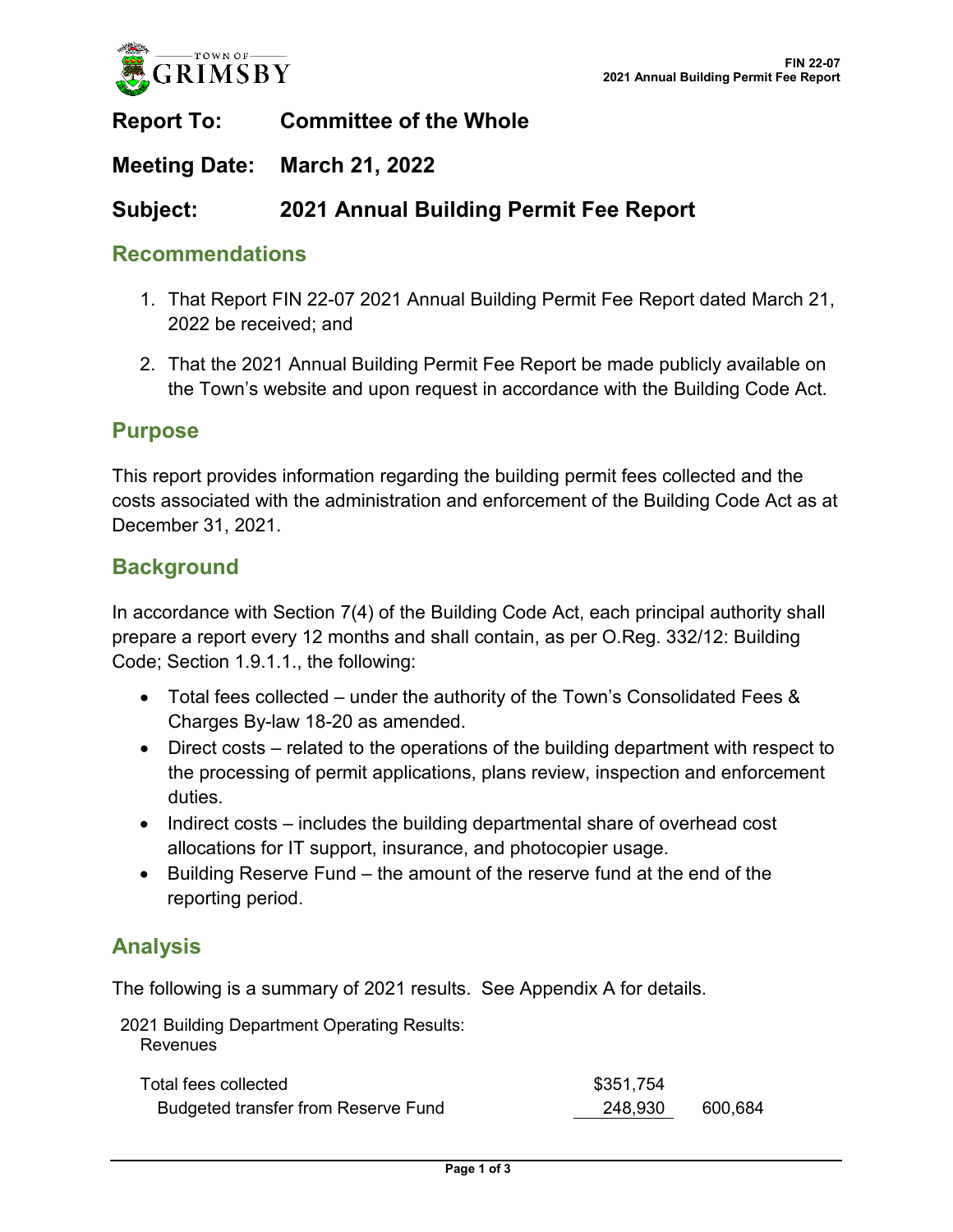

**Expenses** 

| ----------                               |         |             |
|------------------------------------------|---------|-------------|
| Direct costs                             | 611,031 |             |
| Indirect costs                           | 38,971  | 650,002     |
| Surplus/(Deficit)                        |         | (49,318)    |
| Yearend transfer from Reserve Fund       |         | 49,318      |
| 2021 Levy Impact                         |         | \$          |
| <b>Building Department Reserve Fund:</b> |         |             |
| Balance as at January 1, 2021            |         |             |
|                                          |         | \$2,603,410 |
| Less: Budgeted transfer to operations    |         | (248, 930)  |
| Add: Interest earned                     |         | 31,480      |
| Less: Yearend transfer to operations     |         | (49,318)    |
| Balance as at December 31, 2021          |         | \$2,336,642 |

As revenues cannot be forecasted with certainty, and often vary from year to year, the Building Code Act and the Ontario Building Code allow municipalities to establish a reserve fund in which permit fees in excess of operating costs must be held. Those reserve funds may then be used to offset the building department shortfalls in future years when fees collected are not sufficient to fund the cost of doing business.

The fund is also used to support the replacement of the building department vehicles and equipment.

#### **Strategic Priorities**

3 - Accountability and Transparency

Goal #3 - Build trust and confidence in the Town's operations and services and establish a strong reputation for the corporation.

## **Financial Impact**

Revenues collected from permit fees can fluctuate year over year as they are related to timing of development activity. The building department fees and charges are reviewed annually as part of the consolidated fee review process to ensure that the fees accurately reflect the cost of delivering the service. The Town recognizes that a comprehensive review of all users' fees is required and plans to undertake this in 2023.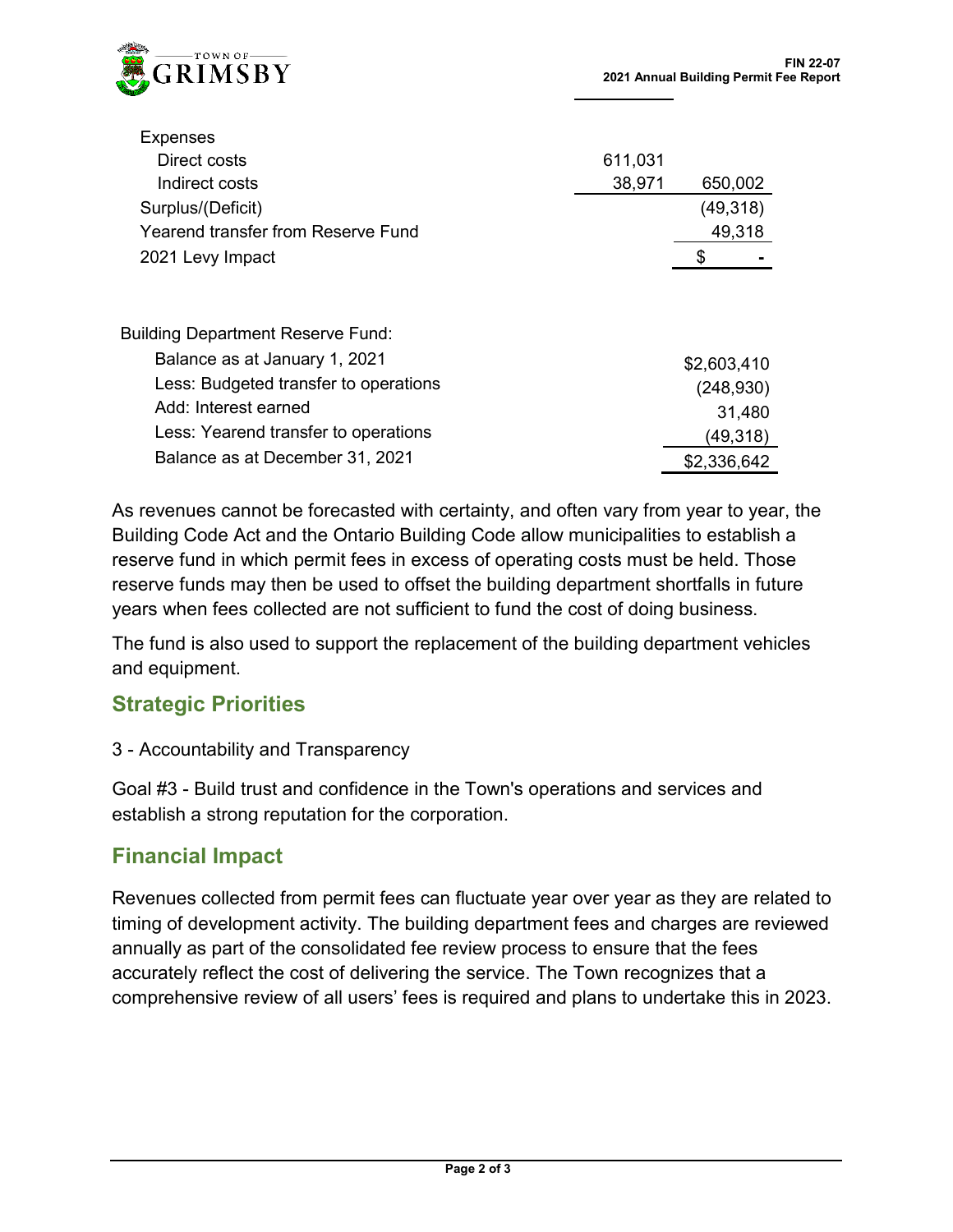

## **Conclusion**

The Town's building department's financial activity for 2021 is in compliance with the Building Code Act.

Respectfully prepared by,

Angela Cifani Manager of Financial Planning and Reporting

Respectfully reviewed by,

Paul Nickerson Chief Building Officer

Respectfully submitted by,

Wilanie Steele

Melanie Steele Interim Director of Finance/Treasurer

Approved by,

Hy Shly

Harry Schlange Chief Administrative Officer

#### **Attachments**

• Appendix A – 2021 Actual to Budget Variance Report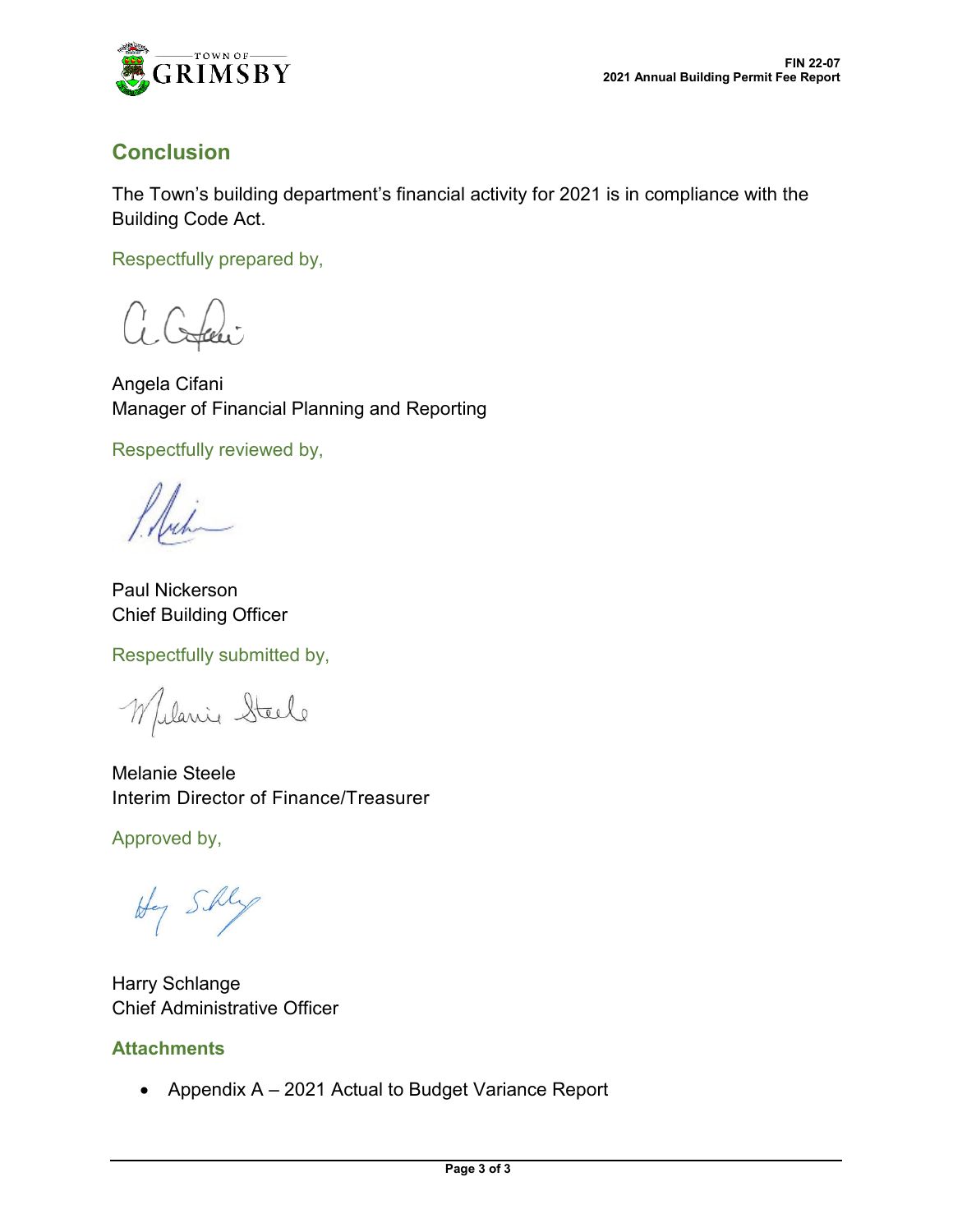

## **TOWN OF GRIMSBY 2021 ACTUAL TO BUDGET VARIANCE REPORT BUILDING DEPARTMENT**

|                                        | 2021          | 2021    | <b>Amount</b><br>Under (Over) | %<br>Under (Over) |
|----------------------------------------|---------------|---------|-------------------------------|-------------------|
|                                        | <b>Budget</b> | Actual  | <b>Budget</b>                 | <b>Budget</b>     |
| 039 - GENERAL REVENUE                  |               |         |                               |                   |
| <b>TRANSFERS FROM OWN FUNDS</b>        |               |         |                               |                   |
| 09365 - TRANSFER FROM DEFERRED REVENUE | 248,930       | 248,930 |                               |                   |
| <b>USER FEES</b>                       |               |         |                               |                   |
| 05410 - ADMINISTRATION FEES            | 7,500         | 24,422  | (16, 922)                     | (225.6)           |
| 08250 - SEWER/DRAIN PERMITS            | 12,000        | 8,479   | 3,521                         | 29.3              |
| 08260 - SIGN PERMITS                   | 8,000         | 7,530   | 470                           | 5.9               |
| <b>OTHER REVENUES</b>                  |               |         |                               |                   |
| 08220 - BUILDING PERMITS               | 575,000       | 290,542 | 284,458                       | 49.5              |
| 08230 - PLUMBING PERMITS               | 40,000        | 17,375  | 22,625                        | 56.6              |
| 08240 - OCCUPANCY PERMITS              | 10,000        | 3,406   | 6,594                         | 65.9              |
| <b>TOTAL REVENUE</b>                   | 901,430       | 600,684 | 300,746                       | 33.4              |
| <b>121 - GENERAL ADMIN</b>             |               |         |                               |                   |
| <b>SALARIES AND BENEFITS</b>           |               |         |                               |                   |
| 11100 - REGULAR SALARIES AND WAGES     | 551,360       | 403,277 | 148,083                       | 26.9              |
| 11200 - REGULAR SAL & WAGES-OVERTIME   | 2,000         | 718     | 1,282                         | 64.1              |
| 12100 - CASUAL&PART-TIME SAL&WAGES     | 55,750        | 41,122  | 14,628                        | 26.2              |
| 16100 - EMPLOYEE BENEFITS              | 132,650       | 124,969 | 7,681                         | 5.8               |
| 16910 - TUITIONS AND COURSES           | 5,000         | 1,546   | 3,454                         | 69.1              |
| 16930 - CLOTHING ALLOWANCE             | 4,000         | 1,792   | 2,208                         | 55.2              |
| 16950 - MEAL ALLOWANCES                |               | 71      | (71)                          | (100.0)           |
| 17100 - CASUAL&PART-TIME BENEFITS      | 9,810         | 5,810   | 4,000                         | 40.8              |
| TRANSFERS TO OWN FUNDS                 |               |         |                               |                   |
| 57940 - TRANSFER TO RESERVES           | 15,000        | 15,000  |                               |                   |
| <b>MATERIALS</b>                       |               |         |                               |                   |
| 23200 - OTHER VEHICLE EXPENDITURES     | 3,000         | 1,572   | 1,428                         | 47.6              |
| 26100 - PRINTING STATIONERY, SUPPLIES  | 4,000         | 737     | 3,263                         | 81.6              |
| 29990 - MISCELLANEOUS                  | 500           | 35      | 465                           | 93.0              |
| 31100 - TRAVEL                         | 6,000         | 6,138   | (138)                         | (2.3)             |
| 31200 - CONFERENCES/WORKSHOPS          | 8,000         |         | 8,000                         | 100.0             |
| 31400 - MEMBERSHIPS AND SUBSCRIPTIONS  | 6,500         | 2,165   | 4,335                         | 66.7              |
| 32100 - POSTAGE                        | 1,000         | 1,055   | (55)                          | (5.5)             |
| 32300 - COURIER SERVICES               | 300           | 36      | 264                           | 87.9              |
| 32500 - ADVERTISING/PROMOTIONS         | 650           | 659     | (9)                           | (1.4)             |
| 32600 - TELEPHONE                      | 2,500         | 1,481   | 1,019                         | 40.8              |
| 33600 - REGISTRY OFFICE FEES           | 500           |         | 500                           | 100.0             |
| 51110 - OFFICE EQUIPMENT PURCHASES     | 9,000         | 2,848   | 6,152                         | 68.4              |